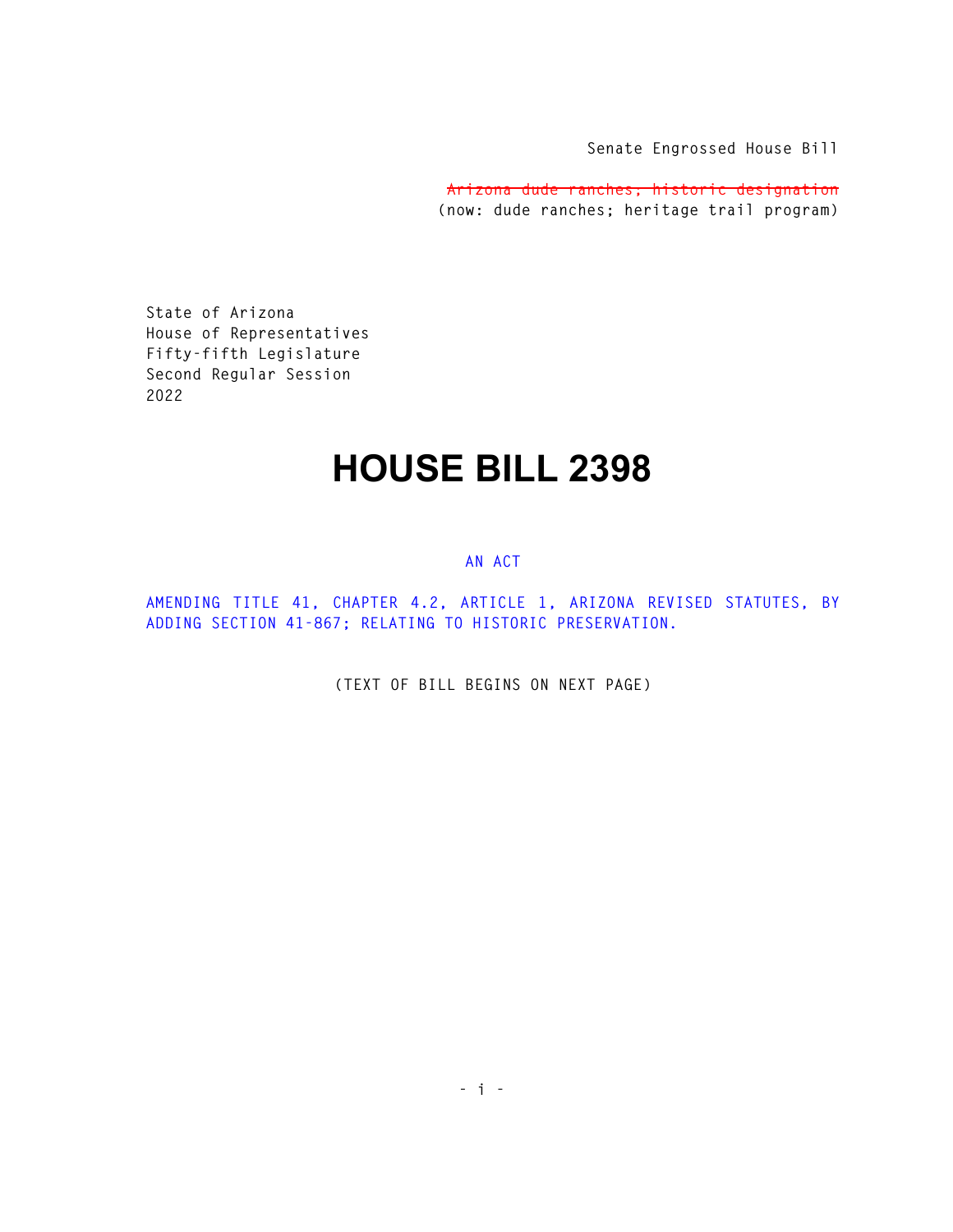**1 Be it enacted by the Legislature of the State of Arizona: 2 Section 1. Title 41, chapter 4.2, article 1, Arizona Revised 3 Statutes, is amended by adding section 41-867, to read: 4 41-867. Arizona dude ranch heritage trail program; Arizona 5 heritage ranch designation; plaque; Arizona 6 heritage trail 7 A. THE ARIZONA DUDE RANCH HERITAGE TRAIL PROGRAM IS ESTABLISHED IN 8 THE ARIZONA STATE PARKS BOARD TO SERVE AS A GUIDE TO WORKING DUDE RANCHES 9 IN THIS STATE. 10 B. THE ARIZONA STATE PARKS BOARD SHALL DESIGNATE A DUDE RANCH FOR 11 INCLUSION IN THE ARIZONA DUDE RANCH HERITAGE TRAIL PROGRAM IF ALL OF THE 12 FOLLOWING APPLY: 13 1. THE OWNER OF THE DUDE RANCH APPLIES TO THE ARIZONA STATE PARKS 14 BOARD IN A MANNER DETERMINED BY THE ARIZONA STATE PARKS BOARD. 15 2. THE DUDE RANCH HAS BEEN IN BUSINESS FOR AT LEAST TWENTY-FIVE 16 YEARS. 17 3. THE DUDE RANCH CONSISTS OF AT LEAST ONE THOUSAND CONTIGUOUS 18 ACRES THAT ARE ANY OF THE FOLLOWING: 19 (a) PRIVATE PROPERTY ADJACENT TO THE HEADQUARTERS. 20 (b) LEASED PROPERTY ADJACENT TO THE HEADQUARTERS. FOR THE PURPOSES 21 OF THIS SUBDIVISION, THE LEASE AGREEMENT MAY BE FOR PRIVATE OR PUBLIC REAL 22 PROPERTY AND MUST BE IN WRITING AND INCLUDE RIDING RIGHTS. 23 (c) PUBLIC LAND THAT IS SUBJECT TO A RIDING PERMIT. 24 4. THE DUDE RANCH PROVIDES RECREATIONAL ACTIVITIES THAT INCLUDE 25 HORSEBACK RIDING, HIKING, BIKING OR A WORKING CATTLE RANCH EXPERIENCE FOR 26 GUESTS. 27 5. THE DUDE RANCH HAS AN ORGANIZED AND SUPERVISED HORSE PROGRAM ON 28 THE PROPERTY WITH A HORSE HERD THAT CONSISTS OF A NUMBER OF HORSES THAT IS 29 EQUAL TO OR GREATER THAN THE TOTAL NUMBER OF GUEST ACCOMMODATIONS. 30 6. THE DUDE RANCH USES AT LEAST ONE PERMANENT STRUCTURE THAT HAS 31 RUNNING WATER, SEWAGE DISPOSAL AND A KITCHEN. 32 7. THE DUDE RANCH PROVIDES GUESTS WITH THREE MEALS EACH DAY AS PART 33 OF THE DUDE RANCH'S PRIMARY PACKAGE, COMMONLY REFERRED TO AS THE "AMERICAN 34 PLAN". 35 8. THE DUDE RANCH INCLUDES THE WORD "RANCH" OR "RANCHO" IN THE 36 RANCH'S NAME. 37 C. THE ARIZONA STATE PARKS BOARD SHALL MAKE A DETERMINATION ON THE 38 DESIGNATION WITHIN THIRTY DAYS AFTER RECEIVING AN APPLICATION PURSUANT TO 39 THIS SECTION. 40 D. THE ARIZONA STATE PARKS BOARD IN COOPERATION WITH THE LARGEST 41 DUDE RANCH OR GUEST RANCH ASSOCIATION IN THIS STATE SHALL DEVELOP INDICIA 42 AND SIGNAGE THAT RANCHES MAY USE TO IDENTIFY AND PROMOTE THE ARIZONA 43 HERITAGE RANCH DESIGNATION. THE APPLICANT SHALL PAY FOR THE COST OF 44 DESIGNING AND CREATING THE PLAQUE.**